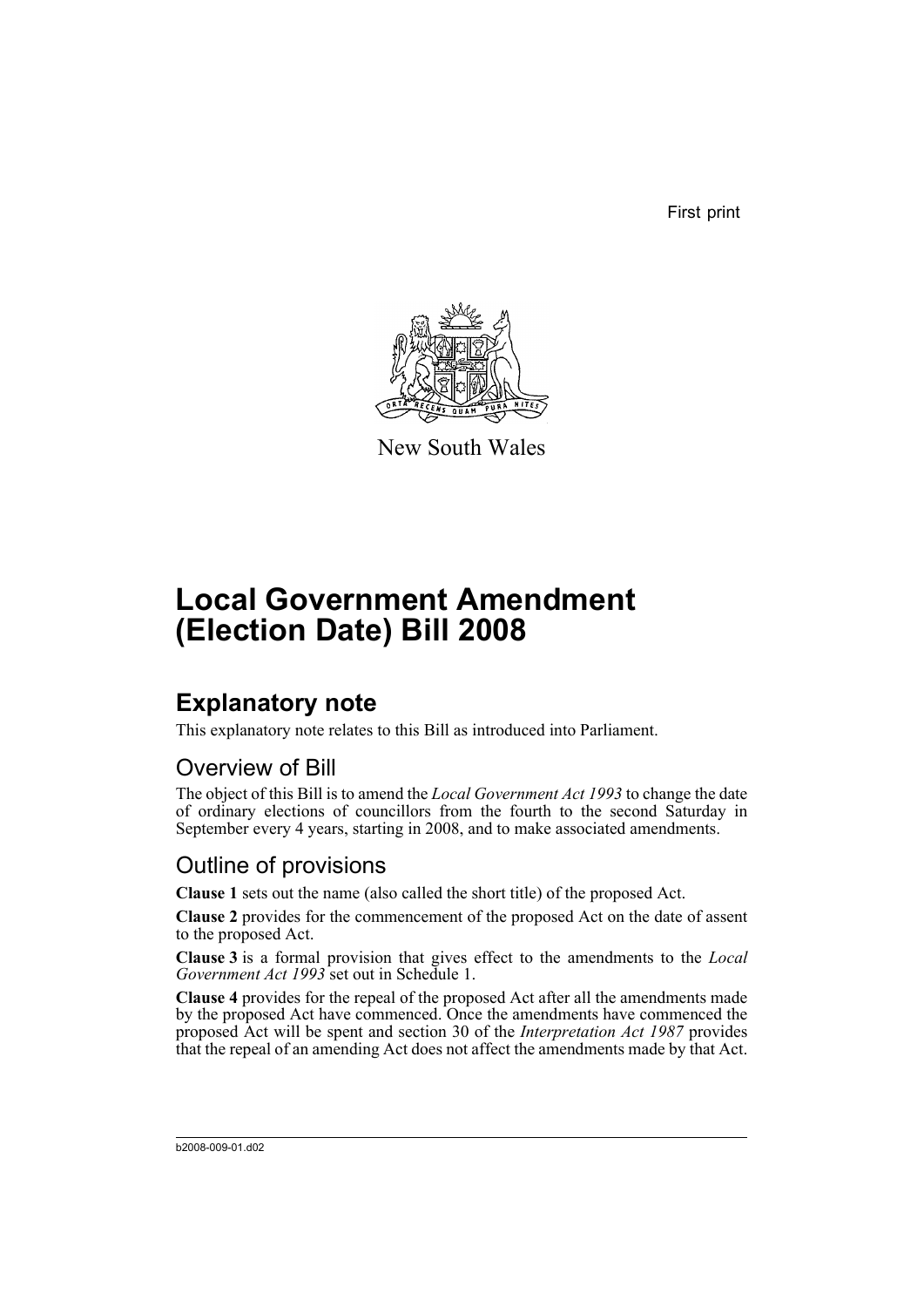Explanatory note

#### **Schedule 1 Amendments**

**Schedule 1 [1]** amends section 287 to make the change referred to in the Overview above.

**Schedule 1 [2]** amends Schedule 8 to enable regulations to be made of a savings, transitional or other nature consequent on the enactment of the proposed Act.

**Schedule 1 [3]** inserts a new Part (containing clause 91) into Schedule 8 to provide that section 66FA of the *Parliamentary Electorates and Elections Act 1912* (which applies to parties registered under that Act and is applied, with modifications, to parties registered under the *Local Government Act 1993*) will not apply to a political party registered on or before 27 August 2007. Section 66FA, as it applies in relation to local government elections, provides that the registration of a party does not become effective until the first anniversary of its registration for the following purposes:

- (a) party endorsement on ballot-papers,
- (b) nomination of candidates by a party,
- (c) registration of electoral material by a party.

The new clause ensures that a party registered on or before 27 August 2007 will not be affected by the change to the earlier date for the September 2008 elections.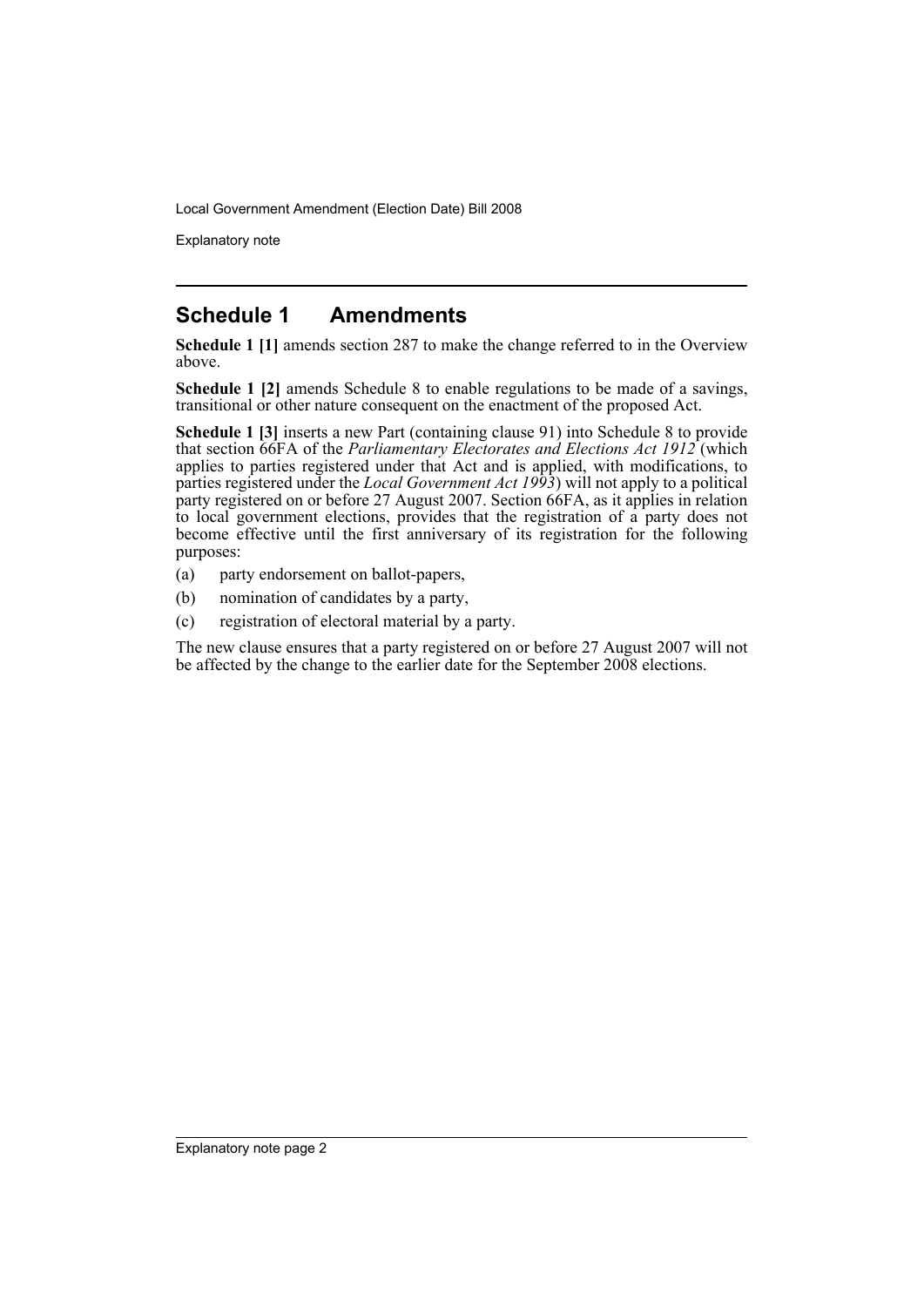First print



New South Wales

# **Local Government Amendment (Election Date) Bill 2008**

## **Contents**

|                                              | Page |
|----------------------------------------------|------|
| Name of Act                                  |      |
| Commencement                                 |      |
| Amendment of Local Government Act 1993 No 30 |      |
| Repeal of Act                                |      |
| Schedule 1 Amendments                        |      |
|                                              |      |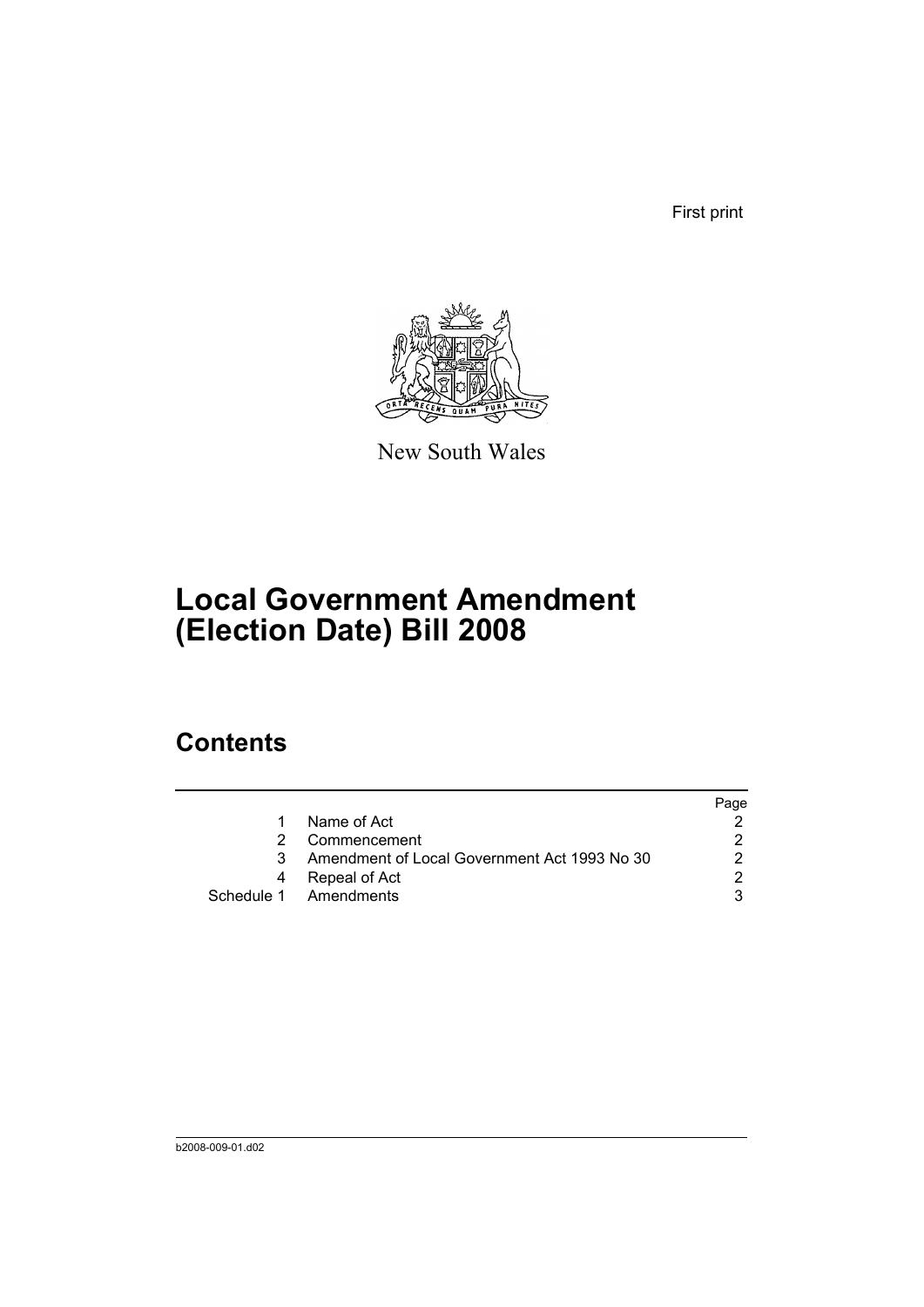Contents

Page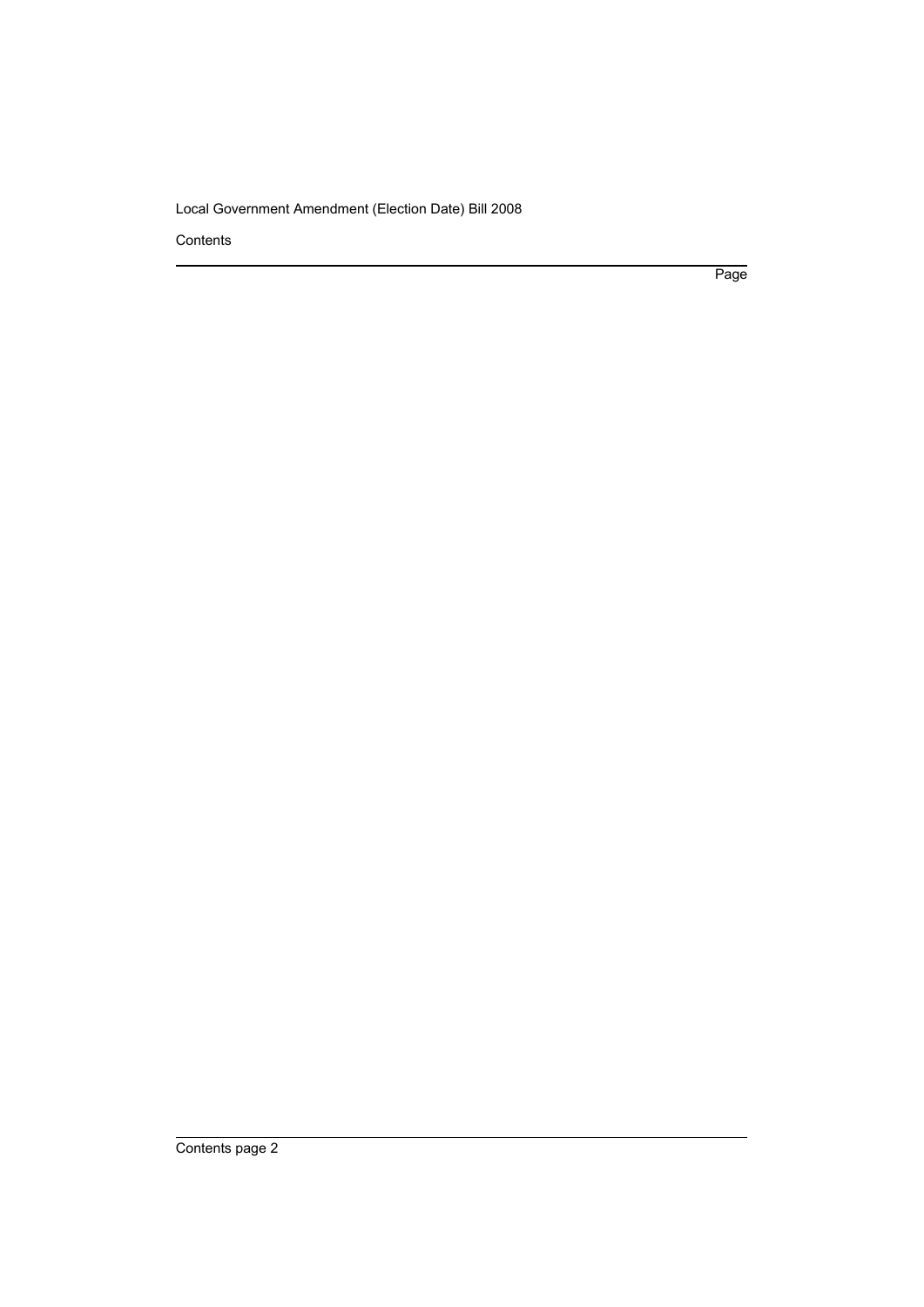

New South Wales

## **Local Government Amendment (Election Date) Bill 2008**

No , 2008

#### **A Bill for**

An Act to amend the *Local Government Act 1993* to change the date for the holding of ordinary elections of councillors in and after 2008.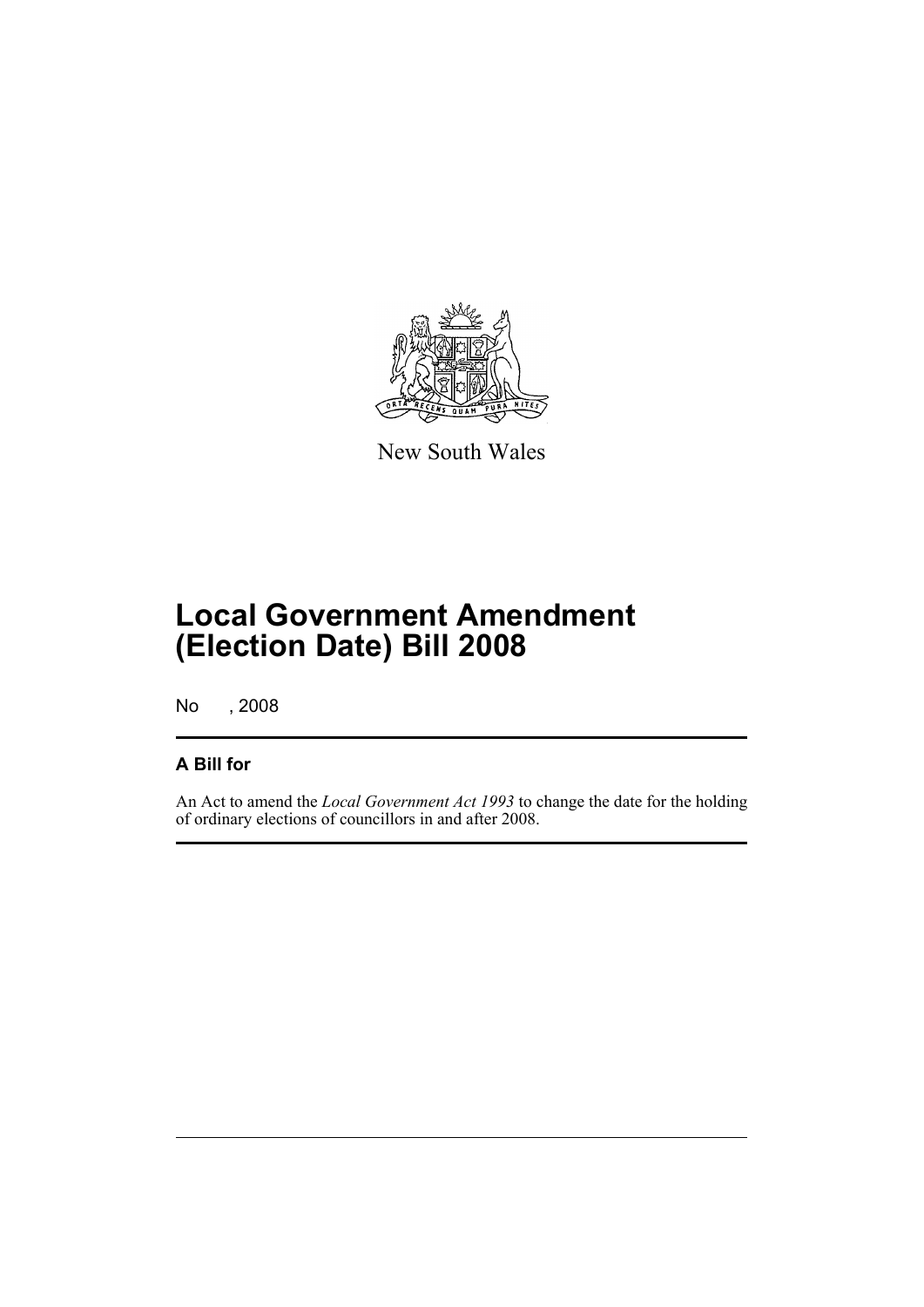<span id="page-5-3"></span><span id="page-5-2"></span><span id="page-5-1"></span><span id="page-5-0"></span>

|   | The Legislature of New South Wales enacts:                                                                                                                       | 1                   |  |  |
|---|------------------------------------------------------------------------------------------------------------------------------------------------------------------|---------------------|--|--|
| 1 | Name of Act                                                                                                                                                      |                     |  |  |
|   | This Act is the <i>Local Government Amendment (Election Date)</i><br>Act 2008.                                                                                   | 3<br>$\overline{4}$ |  |  |
| 2 | <b>Commencement</b>                                                                                                                                              | 5                   |  |  |
|   | This Act commences on the date of assent to this Act.                                                                                                            | 6                   |  |  |
| 3 | <b>Amendment of Local Government Act 1993 No 30</b>                                                                                                              |                     |  |  |
|   | The <i>Local Government Act 1993</i> is amended as set out in Schedule 1.                                                                                        | 8                   |  |  |
| 4 | <b>Repeal of Act</b>                                                                                                                                             |                     |  |  |
|   | This Act is repealed on the day following the day on which this Act<br>(1)<br>commences.                                                                         | 10<br>11            |  |  |
|   | The repeal of this Act does not, because of the operation of section 30<br>(2)<br>of the <i>Interpretation Act 1987</i> , affect any amendment made by this Act. | 12<br>13            |  |  |
|   |                                                                                                                                                                  |                     |  |  |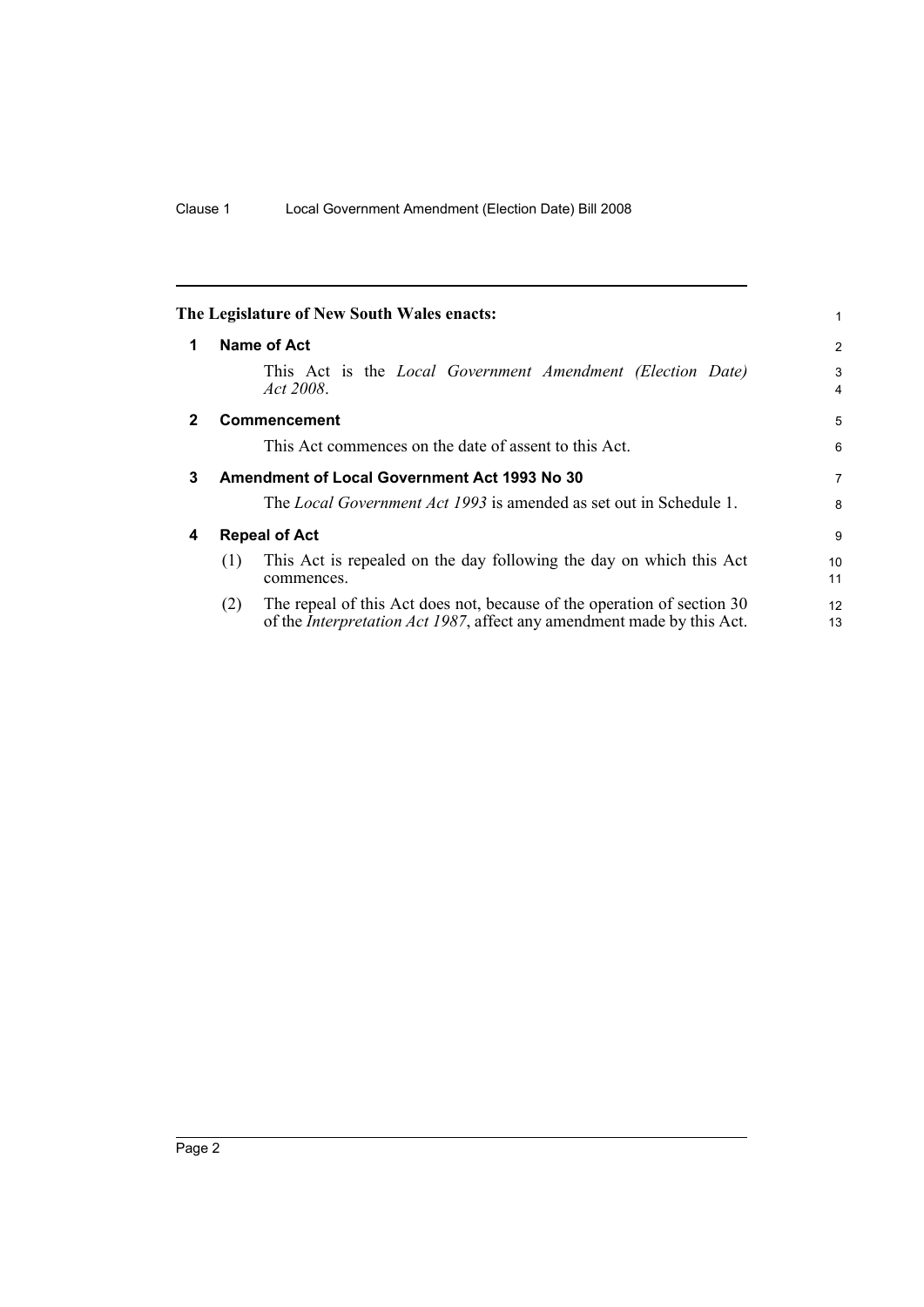Amendments Schedule 1

1

### <span id="page-6-0"></span>**Schedule 1 Amendments**

|     |                                                                                                    |     | (Section 3)                                                                                                                                                                                                     | $\overline{2}$               |
|-----|----------------------------------------------------------------------------------------------------|-----|-----------------------------------------------------------------------------------------------------------------------------------------------------------------------------------------------------------------|------------------------------|
| [1] |                                                                                                    |     | Section 287 When is an ordinary election of councillors held?                                                                                                                                                   | 3                            |
|     | Omit section 287 (1). Insert instead:                                                              |     |                                                                                                                                                                                                                 | $\overline{4}$               |
|     |                                                                                                    | (1) | An ordinary election of the councillors for an area is to be held on<br>the second Saturday of September 2008 and on the second<br>Saturday of September in every fourth year after 2008.                       | 5<br>$\,6$<br>$\overline{7}$ |
| [2] | Schedule 8 Savings, transitional and other provisions consequent on<br>the enactment of other Acts |     |                                                                                                                                                                                                                 | 8<br>9                       |
|     | Insert at the end of clause $1(1)$ :                                                               |     |                                                                                                                                                                                                                 | 10                           |
|     |                                                                                                    |     | Local Government Amendment (Election Date) Act 2008                                                                                                                                                             | 11                           |
| [3] | Schedule 8, Part 29                                                                                |     |                                                                                                                                                                                                                 | 12                           |
|     | Insert after Part 28 of Schedule 8:                                                                |     |                                                                                                                                                                                                                 | 13                           |
|     |                                                                                                    |     | Part 29 Provisions consequent on enactment of<br><b>Local Government Amendment (Election</b><br><b>Date) Act 2008</b>                                                                                           | 14<br>15<br>16               |
|     | 91                                                                                                 |     | Effective date of party registration for the purposes of September<br>2008 elections                                                                                                                            | 17<br>18                     |
|     |                                                                                                    | (1) | This clause applies in relation to the ordinary elections of<br>councillors to be held in 2008 and any other concurrent elections,<br>constitutional referendums or council polls to be held under this<br>Act. | 19<br>20<br>21<br>22         |